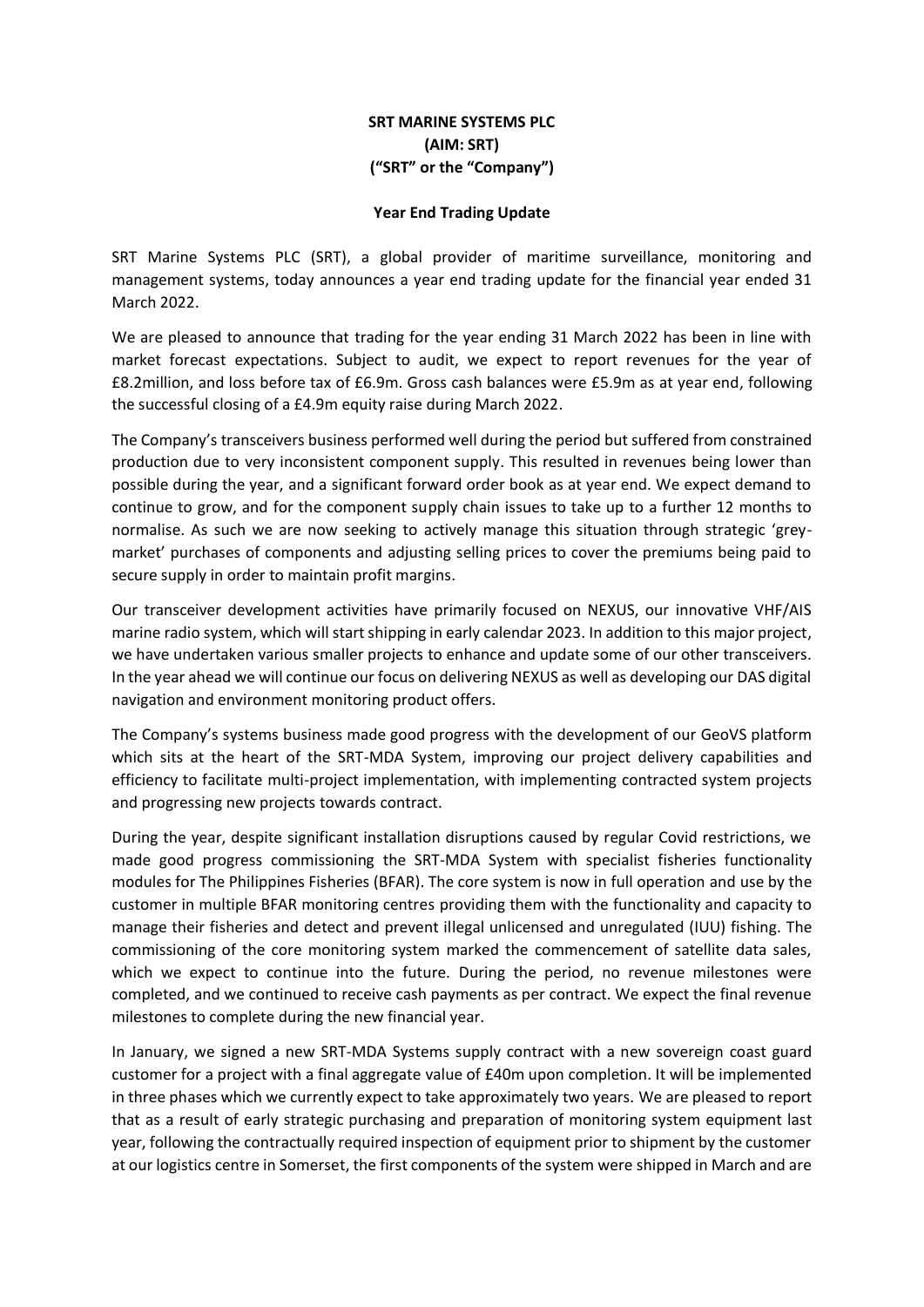expected to undergo a final pre-installation inspection and acceptance by the customer in country during April. This will trigger the first invoice and payment and thereafter installation and commissioning of the equipment with further related invoice and payment milestones. Upon completion of this project we expect there will be further follow on projects to further expand the capabilities of the system.

As of March 2022, we have a validated sales pipeline (VSP) of active new system contract opportunities with an aggregate value of approximately £600m. This comprises of multiple projects which are the primary focus of our systems sales team. They each vary in size from £1m to £130m, and are at different stages in their sales cycle. Many of these projects were delayed as sovereigns focused their attention to Covid related issues, however in the last year they have re-engaged with us as their attention returns to their long-term strategy of wanting to acquire independent maritime surveillance capabilities. Several of these new opportunities are in the late stages of the sales cycle prior to contract, and we expect to be updating the market in the coming few months.

Our systems development activities have focused on our GeoVS integrated maritime surveillance platform, which comprises multiple networking, operator-station and field operator modules. GeoVS is the core operating platform software upon which our turn-key SRT-MDA System solution is built enabling integration of multiple sensor systems and operators within a single secure maritime and border surveillance system. Our development focus of GeoVS and the complete SRT-MDA System solution is across several key functionality pillars that includes intelligent multi-sensor networking and data fusion, dynamic AI analytics, visualisation and command and control functionalities, all of which seamlessly integrate into a single operating environment. The SRT-MDA System today is the product of many years of diligent and continuous development and we consider it to be a uniquely functional and integrated maritime surveillance system solution that meets the next generation maritime surveillance and management requirements of sovereign maritime agencies. The development of our system will continue, integrating more functionality and capabilities.

The Company expects to publish its audited final results on Thursday 28<sup>th</sup> July 2022, and hold its AGM, along with an investor open day, on Wednesday 21<sup>st</sup> September 2022 at its offices in Midsomer Norton, Somerset.

# **SRT CEO, Simon Tucker said**:

"This has been another challenging year and I am disappointed with the poor final financial result. However, I believe we have made best use of this time to improve our products and global distribution networks and where possible continue to develop customer relationships. These factors now combine with an improved sales outlook to provide a solid foundation for the year ahead to be significantly different."

#### **For further information, please contact:**

Louise Coates (Marketing Manager) [louise.coates@srt-marine.com](mailto:louise.coates@srt-marine.com)

**SRT Marine Systems plc** [www.srt-marine.com](http://www.srt-marine.com/)  + 44 (0) 1761 409500 Simon Tucker (CEO) [simon.tucker@srt-marine.com](mailto:simon.tucker@srt-marine.com)